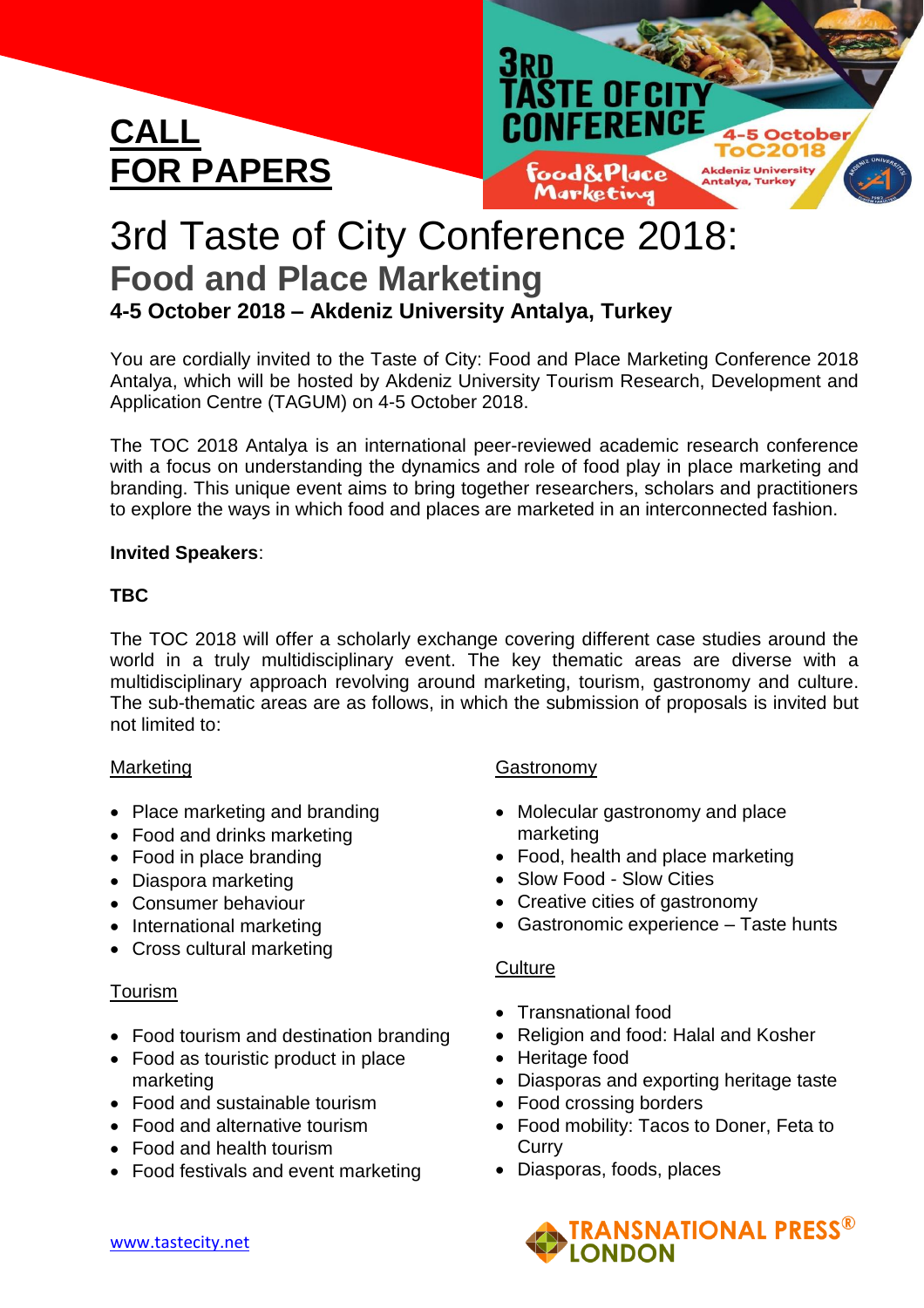# **Author Guidelines**

#### **Language**

The working language of the conference is English.

#### **Abstracts**

Abstracts should state briefly and clearly the objectives, methods, results and conclusions of the work, and should be no more than 300 words in length. Special sessions and panels with three or four speakers can also be proposed. Please submit your proposals as a single Word document indicating the title of the panel, titles and abstracts of all the proposed papers, the name of the presenters, and their short biographical statements.

**TE OF CI** CONFERENCE

 $1-5$  O

#### **Abstracts deadline**: 30 June 2018.

#### **Full Papers** (optional)

These must be original papers.

- A maximum of 7 pages (or 4000 words) including abstract, appendices and references.
- Microsoft Word documents
- A4-page formatted
- 2.5cm margins on all sides
- Single spaced
- 12-point Times Roman font (the title, which must be 14-point Times Roman)

#### **Publication opportunities**

Papers presented at the conference may be included in edited books and/or special issues of peer-reviewed international journals. Selected conference papers will be included in edited books published by [Transnational](http://tplondon.com/books) Press London and in a special issue of *Transnational Marketing Journal*. A special issue related to topics in tourism will be published in *Advances in Hospitality and Tourism Research* (AHTR) Journal.

#### **Submission Guidelines**

Please register at the conference website and [login to your account.](http://tastecity.net/toc/index.php/2016/toc) Then go to paper/abstract [submission page](http://tastecity.net/toc/index.php/2016/toc/author) to submit your paper proposal. Please tick all the boxes at the end of the form so you can register and submit as author and reviewer.

All papers, title pages and reference pages must be submitted as Word documents.

### **Key Dates:**

- Deadline for submission of abstracts: 30 June 2018
- Deadline for submission of panel proposals: 30 June 2018
- Submission of full papers (Optional): 1 September 2018

Further details about the conference can be found at: <http://tastecity.net/>